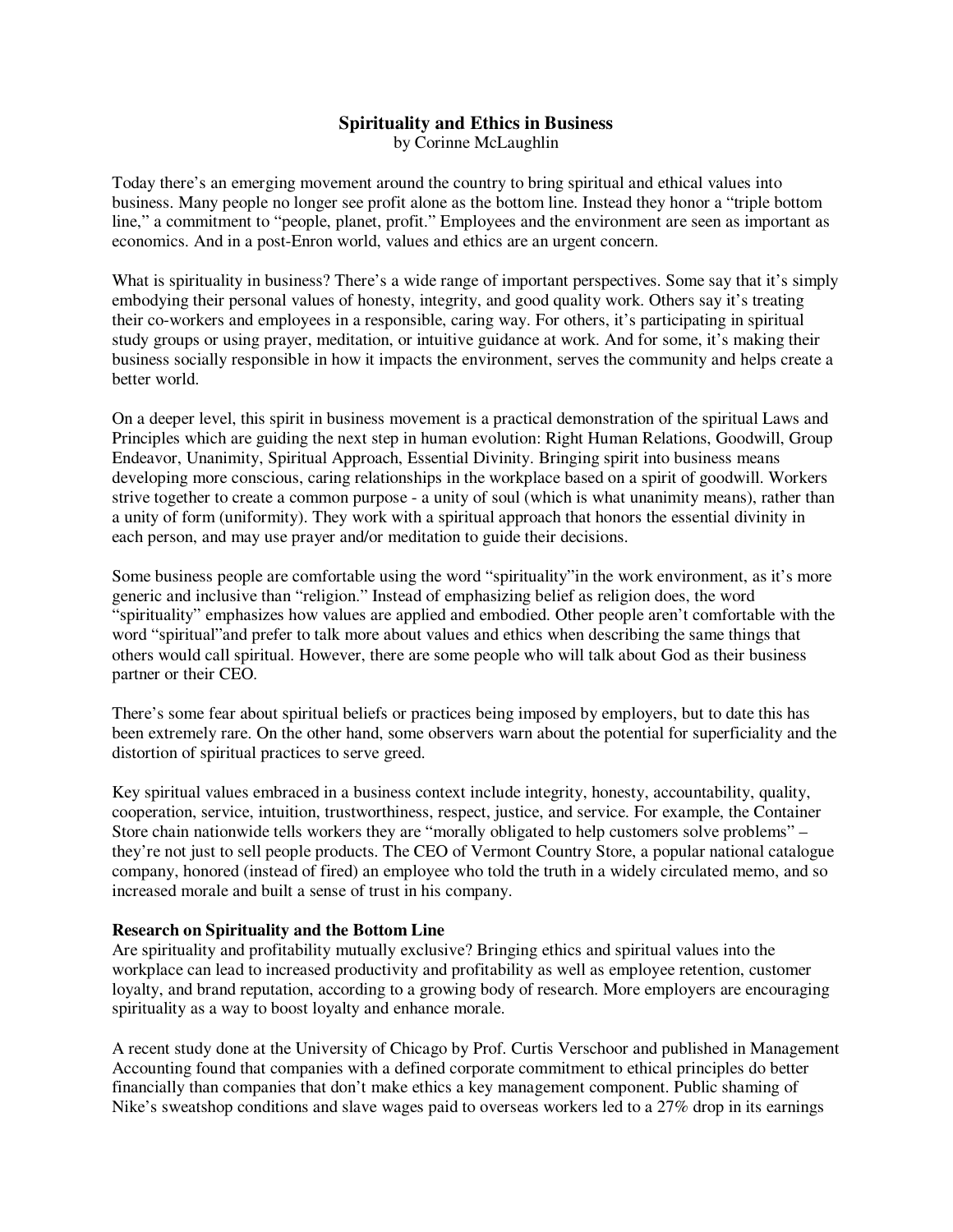several years ago. And recently, the shocking disregard of ethics and subsequent scandals led to financial disaster for Enron, Arthur Anderson, WorldCom, Global Crossing, and others.

Business Week magazine reported on recent research by McKinsey and Company in Australia that found productivity improves and turnover is greatly reduced when companies engage in programs that use spiritual techniques for their employees.

In researching companies for his book, A Spiritual Audit of Corporate America, business professor Ian I. Mitroff found that "spirituality could be the ultimate competitive advantage."

A study reported in MIT's Sloan Management Review concluded that, "People are hungry for ways in which to practice their spirituality in the workplace without offending their co-workers or causing acrimony." The word "spirituality" is used generically and seems to emphasize how one's beliefs are applied day to day, rather than "religion," which can invoke fears of dogmatism, exclusivity and proselytizing in the workplace.

Research by UCLA business professor David Lewin found that "companies that increased their community involvement were more likely to show an improved financial picture over a two year time period." A two year study by the Performance Group, a consortium of seven leading European companies such as Volvo, Monsanto, and Unilever, concluded that environmental compliance and eco-friendly products can increase profitability, enhance earnings per share and help win contracts in emerging markets. Investment returns on the Domini 400 Social Index (publicly traded, socially responsible, triple bottom line companies) have outperformed the S&P 500 over a ten year period ending last year.

Business Week reported that 95% of Americans reject the idea that a corporation's only purpose is to make money. 39% of U.S. investors say they always or frequently check on business practices, values and ethics before investing. The Trends Report found that 75% of consumers polled say they are likely to switch to brands associated with a good cause if price and quality are equal.

## **A Growing Movement**

A proliferation of book titles (currently over 500) reflects a growing national movement to bring spiritual values into the workplace: The Soul of Business, Liberating the Corporate Soul, Working from the Heart, The Stirring of Soul in the Workplace, Jesus CEO, What Would the Buddha Do At Work?, Spirit at Work, Redefining the Corporate Soul, The Corporate Mystic, Leading with Soul, etc. Some books on this theme, such as Stephen Covey's pioneering The Seven Habits of Highly Effective People, have sold millions of copies.

There are several national newsletters and associations based on spirituality at work, as well as dozens of national conferences on this theme, including one I organized in Washington in 1998 with over 50 leaders, including many from local businesses such as Marriott International and Riggs Bank. The prestigious American Management Association held a conference on "Profiting from a Values-Based Corporate Culture" - on how to tap into the fourth dimension of spirituality and ethics as crucial components for success.

To the surprise of many, this movement is beginning to transform corporate America from the inside out. Growing numbers of business people want their spirituality to be more than just faith and belief - they want it to be practical and applied. They want to bring their whole selves to work - body, mind and spirit. Many business people are finding that the bottom line can be strengthened by embodying their values. They can "do well by doing good."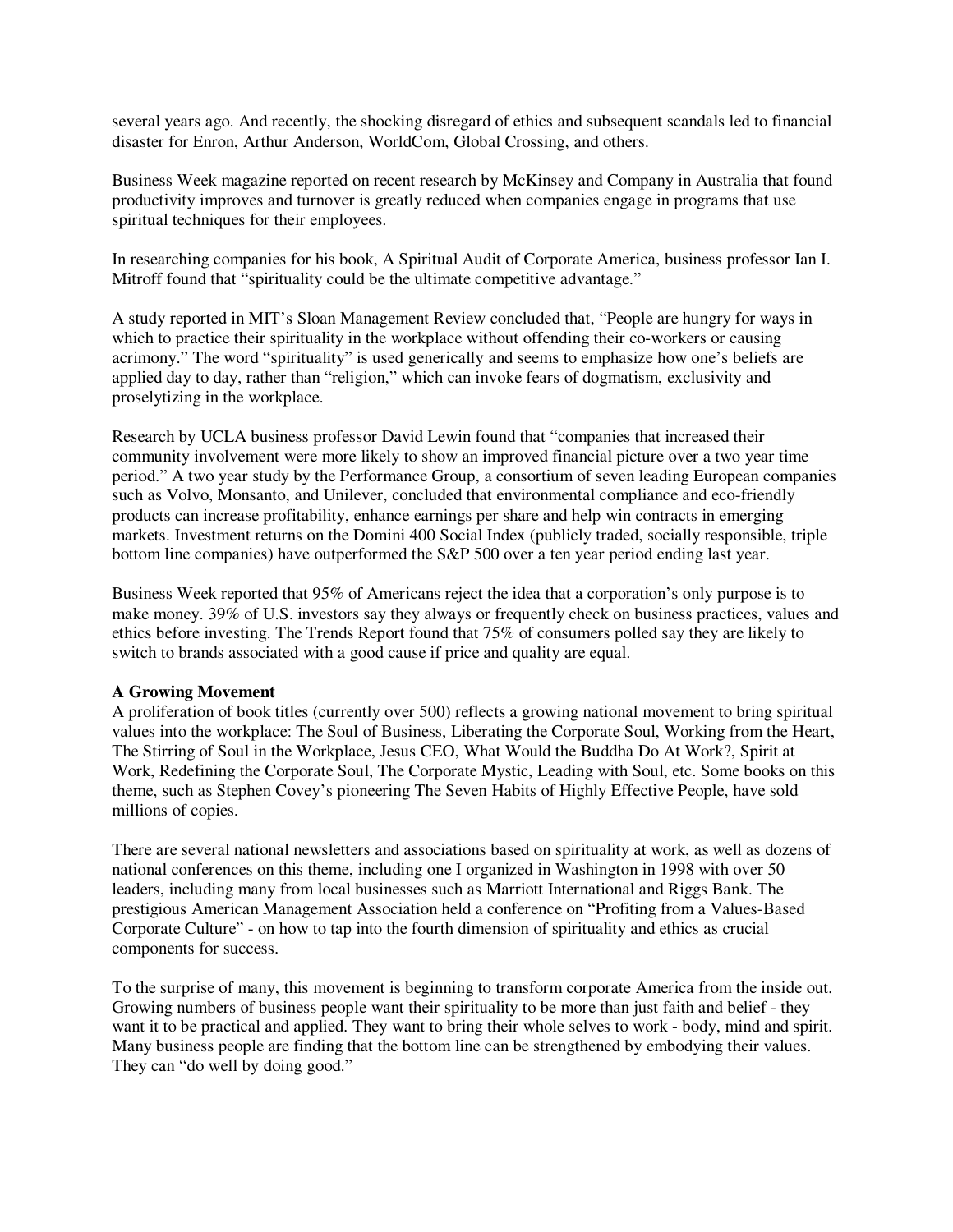People at all levels in the corporate hierarchy increasingly want to nourish their spirit and creativity. When employees are encouraged to express their creativity, the result is a more fulfilled and sustained workforce. Happy people work harder and are more likely to stay at their jobs. A study of business performance by the highly respected Wilson Learning Company found that 39% of the variability in corporate performance is attributable to the personal satisfaction of the staff. Spirituality was cited as the second most important factor in personal happiness (after health) by the majority of Americans questioned in a USA Weekend poll, with 47% saying that spirituality was the most important element of their happiness.

Across the country, people increasingly want to bring a greater sense of meaning and purpose into their work life. They want their work to reflect their personal mission in life. Many companies are finding the most effective way to bring spiritual values into the workplace is to clarify the company's vision and mission, and to align it with a higher purpose and deeper commitment to service to both customers and community.

## **Why Spirituality Is Popular**

Why all the sudden interest in spirituality at work? Researchers point to several key factors. Corporate downsizing and greater demands on remaining workers has left them too tired and stressed to be creative at the same time that globalization of markets requires more creativity from employees. To survive into the 21st Century, organizations must offer a greater sense of meaning and purpose for their workforce. In today's highly competitive environment, the best talent seeks out organizations that reflect their inner values and provide opportunities for personal development and community service, not just bigger salaries. Unlike the marketplace economy of 20 years ago, today's information and services-dominated economy requires instantaneous decision making and building better relationships with customers and employees.

Also, spending more time at work means there is less time available for religious activities. The New York Times recently reported that a growing number of companies are allowing employees to hold religion classes at work. This accommodates busy professionals who are pressed for time and afraid they have abandoned their faith. Many people are feeling more comfortable in the public expression of their faith.

Another factor in the popularity of spirituality at work is the fact that there are more women in the workplace today, and women tend to focus on spiritual values more often than men. The aging of the large baby boom generation is also a contributor, as boomers find materialism no longer satisfies them and they begin to fear their own mortality.

95% of Americans say they believe in God or a universal spirit, and 48% say they talked about their religious faith at work that day, according to a 1999 Gallup poll published in Business Week.

## **Prayer and Meditation in the Workplace**

Many people use prayer at work for several reasons: for guidance in decision making, to prepare for difficult situations, when they are going through a tough time, or to give thanks for something good. Timberland Shoes CEO Jeffrey B. Swartz uses his prayer book and religious beliefs to guide business decisions and company policy, often consulting his rabbi. Kris Kalra, CEO of BioGenex uses the Hindu holy text, *The Bhagavad-Gita*, to steer his business out of trouble.

The ABC Evening News reported that The American Stock Exchange has a Torah study group; Boeing has Christian, Jewish and Muslim prayer groups; Microsoft has an online prayer service. There is a "Lunch and Learn" Torah class in the banking firm of Sutro and Company in Woodland Hills, CA. New York law firm Kaye, Scholer, Fierman, Hays and Haroller features Talmud studies. Koran classes, as well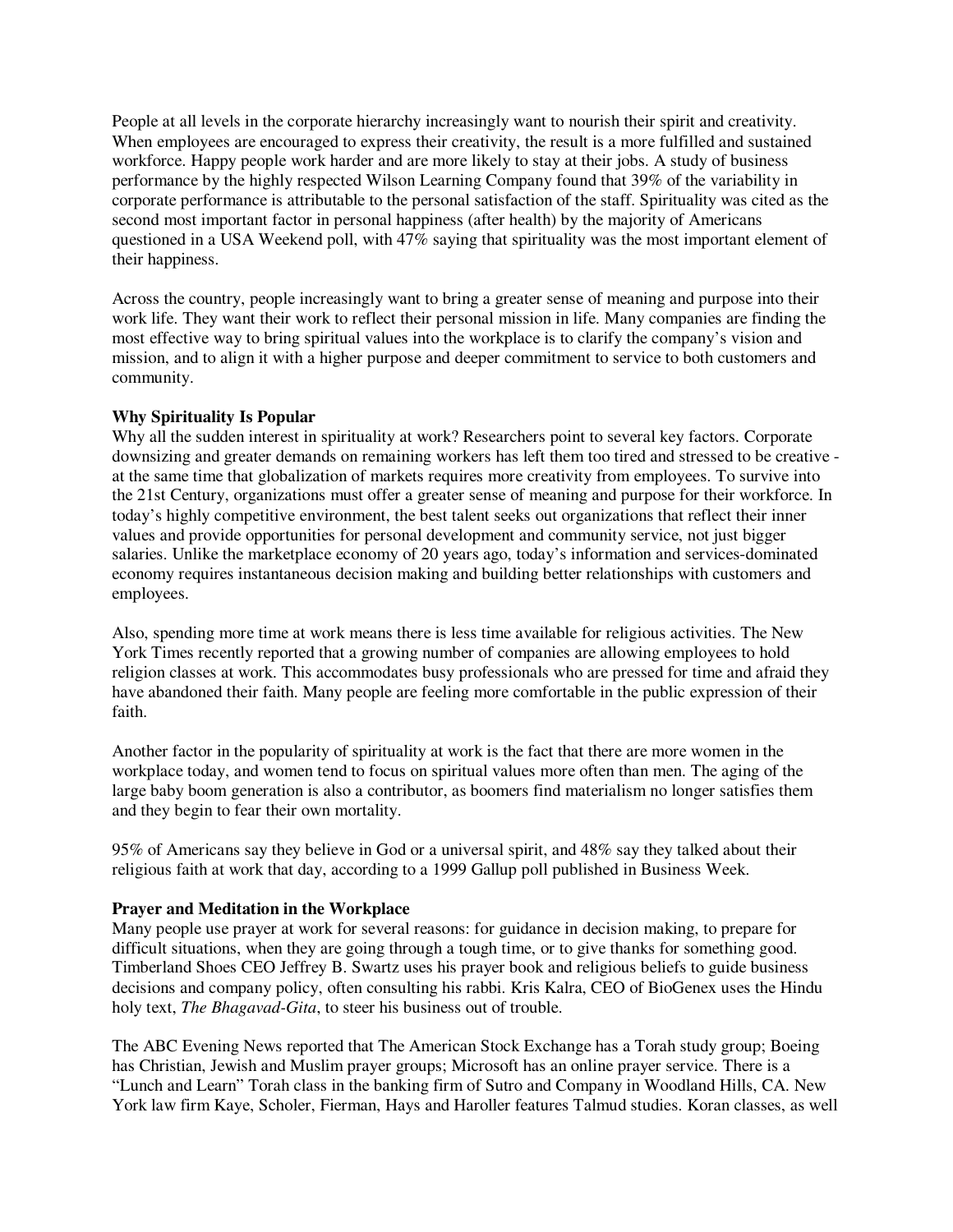as other religious classes, are featured at defense giant Northrop Gumnan. Wheat International Communications in Reston, Virginia has morning prayers open to all employees, but not required. Spiritual study groups at noon are sometimes called "Higher Power Lunches" instead of the usual "power lunches."

The Los Angeles Times reported that Marketplace Ministries of Dallas placed freelance chaplains at 132 companies in 38 states. Fellowship of Companies for Christ International based in Atlanta has 1500 member companies around the world. They promote "The importance and practice of prayer in company decisions; a commitment to excellence; following Jesus' example of focusing on people, not things." "Do unto others in the workplace as you would have them do unto you," is what they strive for. Fast food companies such as Taco Bell and Pizza Hut hire chaplains from many faiths to minister to employees with problems, and credit them with reducing turnover rates by one half.

In addition to prayer and study groups, other spiritual practices at companies include meditation; centering exercises such as deep breathing to reduce stress; visioning exercises; building shared values; active, deep listening; making action and intention congruent; and using intuition and inner guidance in decision-making. According to a study at Harvard Business School published in The Harvard Business Review, business owners credit 80% of their success to acting on their intuition.

Apple Computer's offices in California have a meditation room and employees are actually given a half hour a day on company time to meditate or pray, as they find it improves productivity and creativity. A former manager who is now a Buddhist monk leads regular meditations there. Aetna International Chairman Michael A. Stephen praises the benefits of meditation and talks with Aetna employees about using spirituality in their careers. Avaya, a global communications firm that is a spin-off of Lucent/AT& T, has a room set aside for prayer and meditation that is especially appreciated by Muslims, as they must pray five times a day.

Medtronic, which sells medical equipment, pioneered a meditation center at headquarters 20 years ago, and it remains open to all employees today. Prentice-Hall publishing company created a meditation room at their headquarters which they call the "Quiet Room," where employees can sit quietly and take a mental retreat when they feel too much stress on the job.

Lotus founder and CEO Mitch Kapor practices Transcendental Meditation and named his company after a word for enlightenment. A research project by Prof. Richard Davidson at the University of Wisconsin at Pomega, a biotechnology company that had a very high-stress workplace, found a mindfulness meditation training produced astonishing results in reducing stress and generating positive feelings.

Paula Madison at WNBC TV in New York City prays before each show and says she became the number one news show in the area when she increased coverage of spiritual stories. Apparel manufacturer Patagonia provides yoga classes for employees on their breaks, as does Avaya telecommunications. A Spiritual Unfoldment Society has been meeting regularly at The World Bank for years, with lectures on topics such as meditation and reincarnation.

Executives of Xerox have gone on week-long retreats led by Marlowe Hotchkiss of the Ojai Foundation to learn a Native American model of council meetings and experience vision quests. The vision quests inspired one manager with the idea to create Xerox's hottest seller, a 97% recyclable machine.

The CEO of Rockport Shoes, Angel Martinez, talks openly of the spiritual mission of his company and encourages employees to spend work time envisioning ways to express their deepest selves in their work. Companies such as Evian spring water have successfully used spirituality in their advertising, as for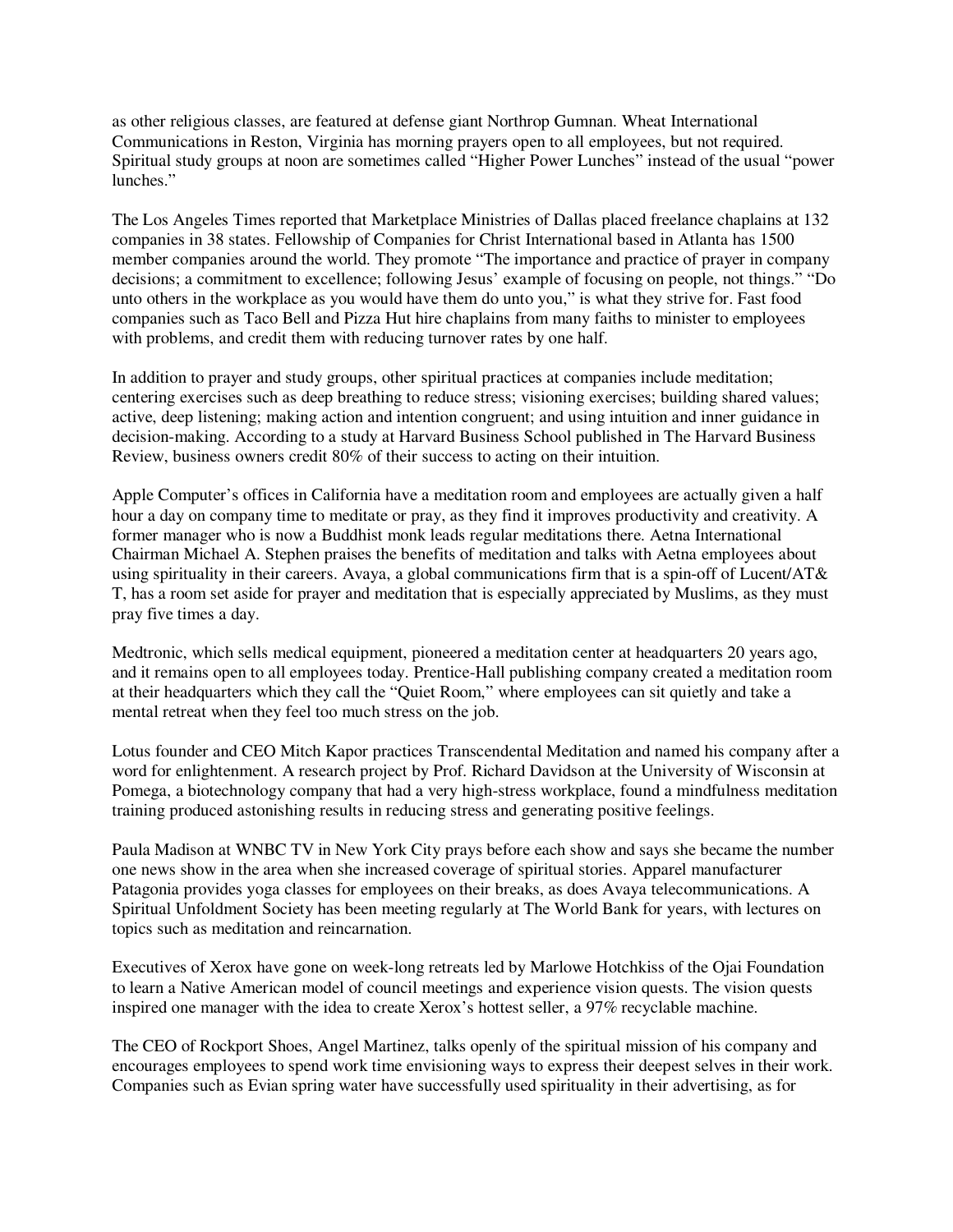example.: "Your body is the temple of your spirit."

The Service-Master Company, with six million customers world-wide, provides cleaning, maintenance, lawn care and food services, and puts its spiritual values upfront in its annual report. It begins with a biblical quote, "Each of us should use whatever gift he has received to serve others, faithfully administering God's grace in its various forms."

## **People Are the Most Important Resource**

Increasing numbers of business people find that the key area for applying spirituality is in how employees are treated. Southwest Airlines, one of the only airlines staying profitable since the 9/11 terrorist attacks, says that "people are our most important resource." Company policy is to treat employees like family, knowing that if they are treated well, they in turn will treat customers well. They have a "University for People" directed by Rita Bailey, and their policy is to hire people based on their attitude and then train them for skills, rather than the reverse. Unlike other airlines, negotiations between management and employees for pay raises and benefits are much shorter and easier as both sides come to the table wanting to hand write a win/win contract. They have been named many times as one of Fortune magazine's "100 Best Companies to Work For."

Aaron Feurenstein, CEO of Malden Mills in Lawrence, MA, which produces popular Polar Tec fabrics, believes labor is the best asset a company has. He says a company has an equal responsibility to its community and to itself, and since his town has high unemployment, he kept all 3,000 employees on his payroll after a major fire destroyed three out of its four factory buildings. Workers repaid his generosity with a 25% increase in productivity and 66% drop in quality defects.

Anita Roddick, founder of The Body Shop, with stores all over the world, purposely built a soap factory near Glasgow, Scotland because it was an area of high unemployment, urban decay, and demoralization. She made a moral decision to employ the unemployable and put 25 per cent of the net profits back into the community because she said this is what "keeps the soul of the company alive."

10,000 Marriott International employees worldwide dedicate a day of service to their local communities each year in their "Spirit to Serve" program. Timberland, the popular New Hampshire based shoe company, pays employees for 40 hours of volunteer work annually. Ohio-based Zero Casualties Inc., an urban apparel maker, donates seven per cent of its profits to inner city charities. The company has crated a marketing campaign based on its values of "no drugs, no violence, no racism."

IBM funds childcare centers at 60 of its locations. Intel offers 22 weeks of maternity leave. The Men's Wearhouse, one of Fortune magazine's 100 Best Companies to work for, supports homeless men in reentering the job market.

Tom Chappell, CEO of Tom's of Maine, which produces soaps and toothpastes, stays mindful of profit and the common good by giving away 10% of its pretax profits to charities. Tom's gives employees four paid hours a month to volunteer for community service, and uses all natural ingredients that are good for the environment. After studying at Harvard Divinity School, Chappell re-engineered his business into a sort of ministry, saying, "I am ministering - and I am doing it in the marketplace, not in the church, because I understand the marketplace better than the church."

Saturn auto manufacturing says the key to their success is their experiment in corporate democracy and participatory governance. Empowered teams make most company decisions.

60 Minutes did a television show on SAS, a billion-dollar computer software company that has low absenteeism and only 3% turnover, which saves them \$80 million each year in training and recruitment.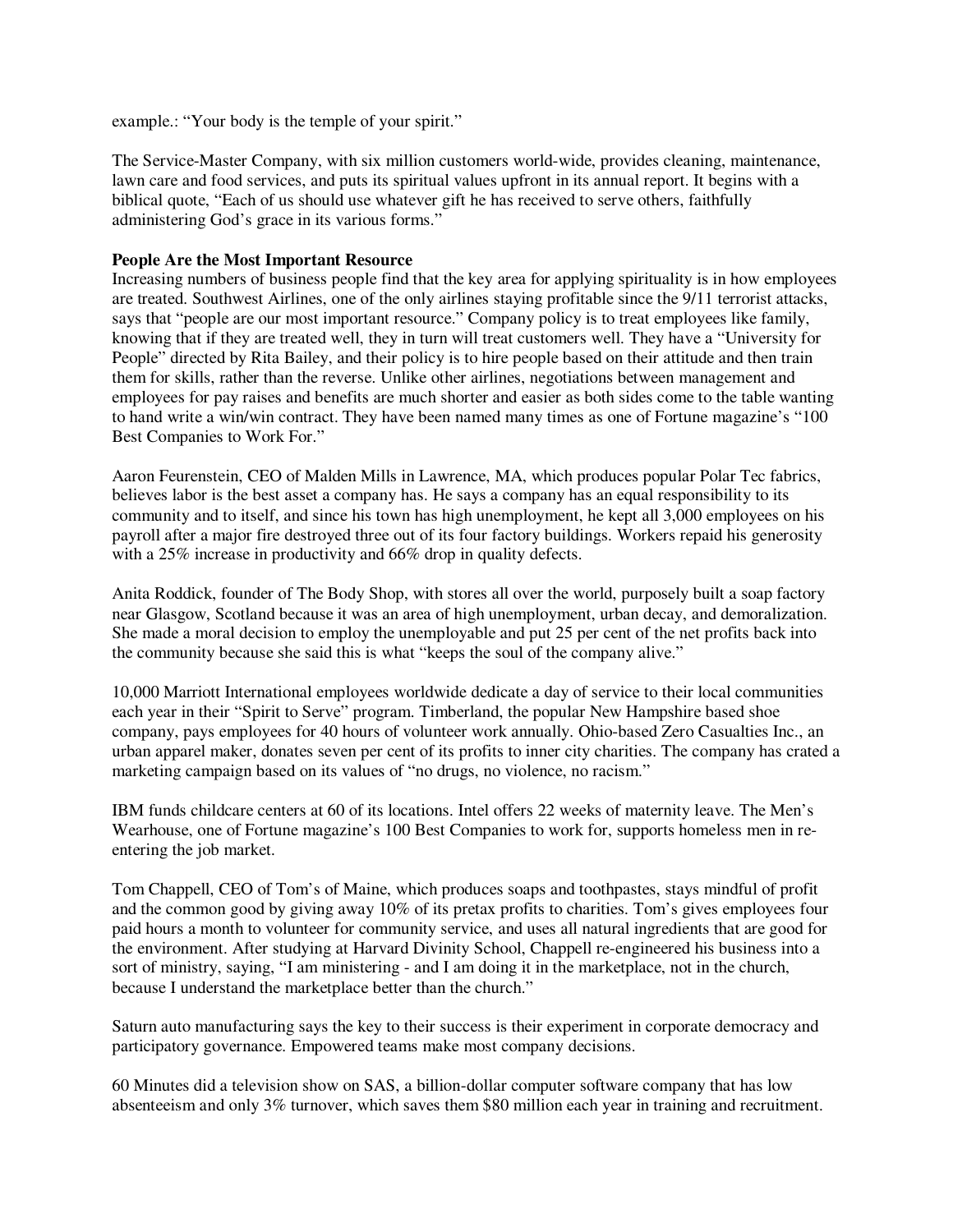Their secret? A no-lay-off policy, 35 hour workweeks, flex time, and on-site amenities such as a gym, a medical clinic, and massage therapists.

Spiritually oriented materials on personal change have been used in employee training for several years at the Bank of Montreal, and Boatman's First National Bank in Kansas City regularly provides spiritually oriented trainings for its top executive group.

Consulting firms using spiritual approaches are doing a booming business. The Enlightened Leadership International in Colorado has been teaching top executives at major companies such as GTE, Georgia-Pacific, and Lockheed Martin how to focus on what's positive, instead of the problems, because our beliefs create what we experience. Other major firms such as The Covey Leadership Center and The Center for Generative Leadership teach Fortune 500 executives how to align their company's mission with their deeper values.

Managers and union workers of Southern California Con Edison attend sessions called "The Heart Shop" with pianist Michael Jones to cultivate compassion for each other, creativity and a new intelligence of the heart. Boeing set up a series of weeklong trainings with poet David Whyte for 600 of its top executives to unleash feelings, take risks, and be excited by change - instead of terrified of it.

NYNEX established an Office of Ethics and Business Conduct to encourage employees to live by a set of core values: quality, ethics and caring for the individual. This new focus led to increases in profits, productivity and product and service quality, as this affected how the company is perceived by customers and stakeholders.

Judy Wicks, founder of the highly successful White Dog Café in Philadelphia, uses her restaurant as "a tool for the common good," raising money for the hungry and sponsoring seminars on racism, the environment and social change. Thanksgiving Coffee Company invests a share of its revenues in community development among the Central American villages that grow its coffee beans. It pays Fair Trade prices for coffee from small farmers cooperatives, which is often three to six times as much as regular prices.

## **Protecting the Environment for Future Generations**

Many companies see their commitment to the environment as their spiritual mission. A 1995 Vanderbilt University analysis found that in 8 out of 10 cases, low-polluting companies financially outperformed their dirtier competitors. Ray Anderson, founder of Interface Carpets, the world's largest commercial carpeting manufacturer, trained 8000 employees in environmental sustainability, with the goal of reducing pollution to zero percent in the next few years. Instead of buying a carpet, you now rent a carpet, and when it wears out, you bring it back to be recycled, and are given a new recycled one. Anderson estimates that his accompany has saved \$185 million on waste reduction efforts alone.

Home Depot recently introduced a line of wood products grown through sustainable forestry practices. British Petroleum renamed itself Beyond Petroleum as it is developing alternative forms of fuel and lobbying governments in the scientific, economic and moral reasons for climate change so they will sign the treaty on global warming.

Starbucks Coffee has partnered with Conservation International to work with its farmer/suppliers in Mexico to promote water and soil conservation and reduction of chemical fertilizers and pesticides.

By reducing, reusing and recycling, Fetzer Wine has reduced its garbage by 93%, buys recycled paper, cans and glass for their products, and is converting to all organic vineyards.